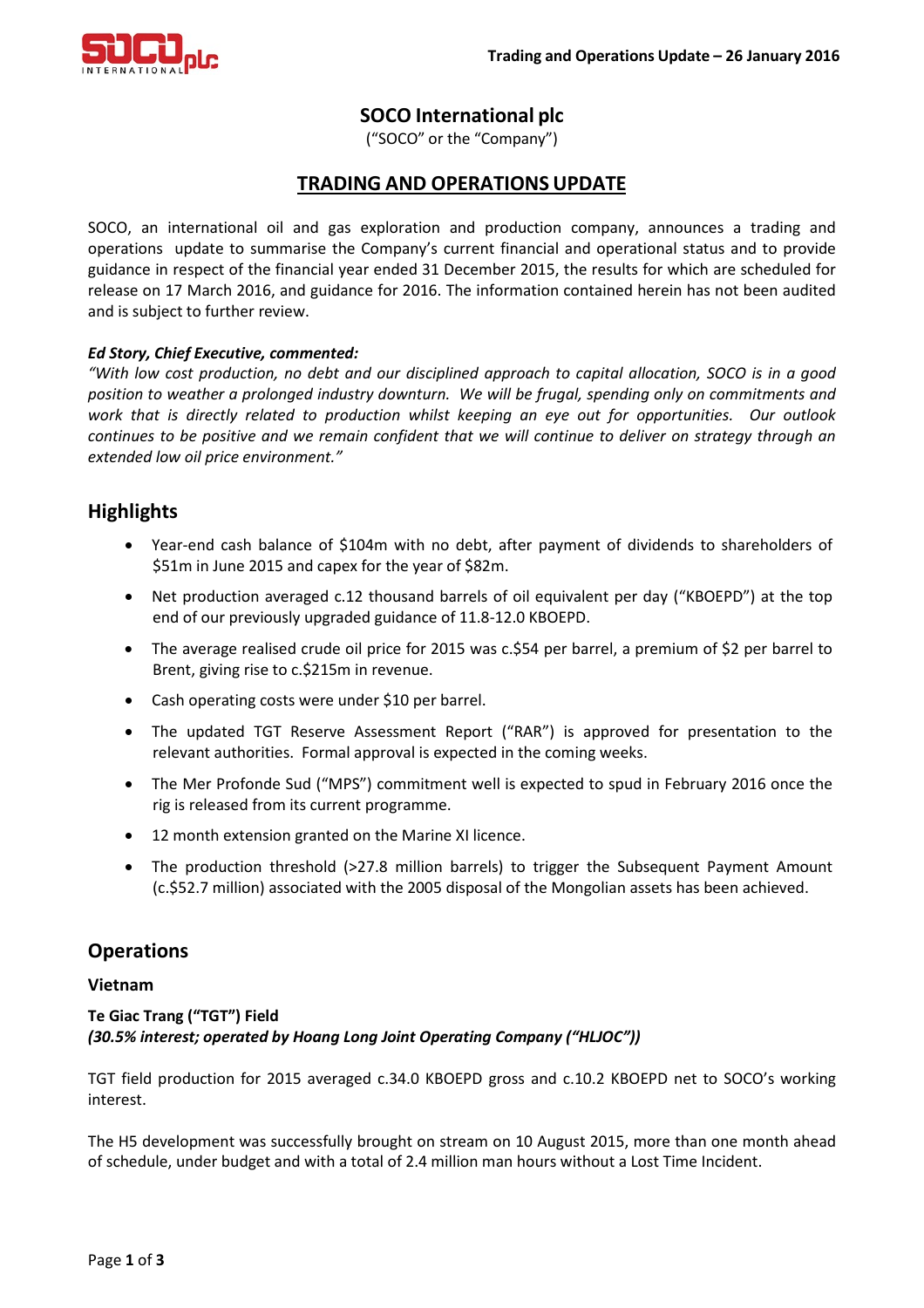

The updated RAR has been completed and approved by PetroVietnam with the formal presentation to the relevant Vietnamese authorities expected in the coming weeks. The revised Full Field Development Plan ("FFDP") is expected to be submitted for approval in Q1 2016. The scope of the development programme in the FFDP is expected to include additional wells and facilities options to increase water handling capacity.

For 2016, no firm production target has been agreed between the HLJOC partners pending agreement on the scope of the FFDP, as well as receipt of optimised 2016 production scenarios from the HLJOC utilising full reservoir potential from existing wells. Pending the FFDP, the HLJOC partners have agreed to purchase the long lead items for 4.5 wells (0.5 well cost being attributed to finishing drilling the TGT-14X appraisal well) with the 2016 contingent capex budget covering the drilling costs for the wells, as well as capex associated with water handling facilities upgrade following FFDP approval.

## *TGT Performance Evaluation and Prediction*

SOCO has retained ERC Equipoise to update the Geological Model and the Dynamic Simulation Model of the TGT field with the new wells from 2015 and the additional production history. This work, once completed, will be evaluated by the reserve auditor to provide an updated 2015 reserve report.

## **Ca Ngu Vang ("CNV") Field** *(25% interest; operated by Hoan Vu Joint Operating Company ("HVJOC"))*

CNV field production for 2015 averaged c.7.0 KBOEPD gross and c.1.8 KBOEPD net to the Company's working interest.

The HVJOC is evaluating the impact of the reservoir pressure drop from reduced water injection on the long-term performance and recovery of the field, as well as looking into potential ways of maintaining production performance. The initiatives for the latter include conversion of the CNV-6ST1 injection well to a producer and modification of processing facilities on the Bach Ho platform to lower minimum tubing head pressure. Discussions with the owner of the Bach Ho processing facilities are under way.

## **Africa Portfolio**

### *MPS (60% working interest)*

SOCO has contracted a rig to drill the MPS commitment well. SOCO is carrying 100% of the expected c.\$25- 30m well cost. The well is targeting gross P50 prospective resource of c.330 million barrels of oil and is expected to be spudded in early February. It is estimated to take around one month to drill. The well plan does not include testing.

### *Marine XI (40.39% working interest)*

SOCO continues discussions with the Congo authorities regarding commercialisation options for the Lidongo discovery area. The partners have prepared a Production Licence Application ("PEX"), which is in the process of being finalised for submission. Subject to finalising specific details, the Congolese authorities have agreed to a 12-month extension to the previous March 2016 licence expiry to allow for the completion of the evaluation and interpretation of the 2015 reprocessed seismic.

### *Cabinda North (17% working interest)*

Discussions are ongoing among the partners and with the authorities to agree the new partnership, operator and activities during the licence extension period to April 2018.

# **Financial and Strategic Outlook**

The Company's 2016 exploration and development programme is fully funded from existing cash resources. The 2016 capex budget is \$54m, with c.\$18m budgeted for Vietnam, which includes long lead items for 4